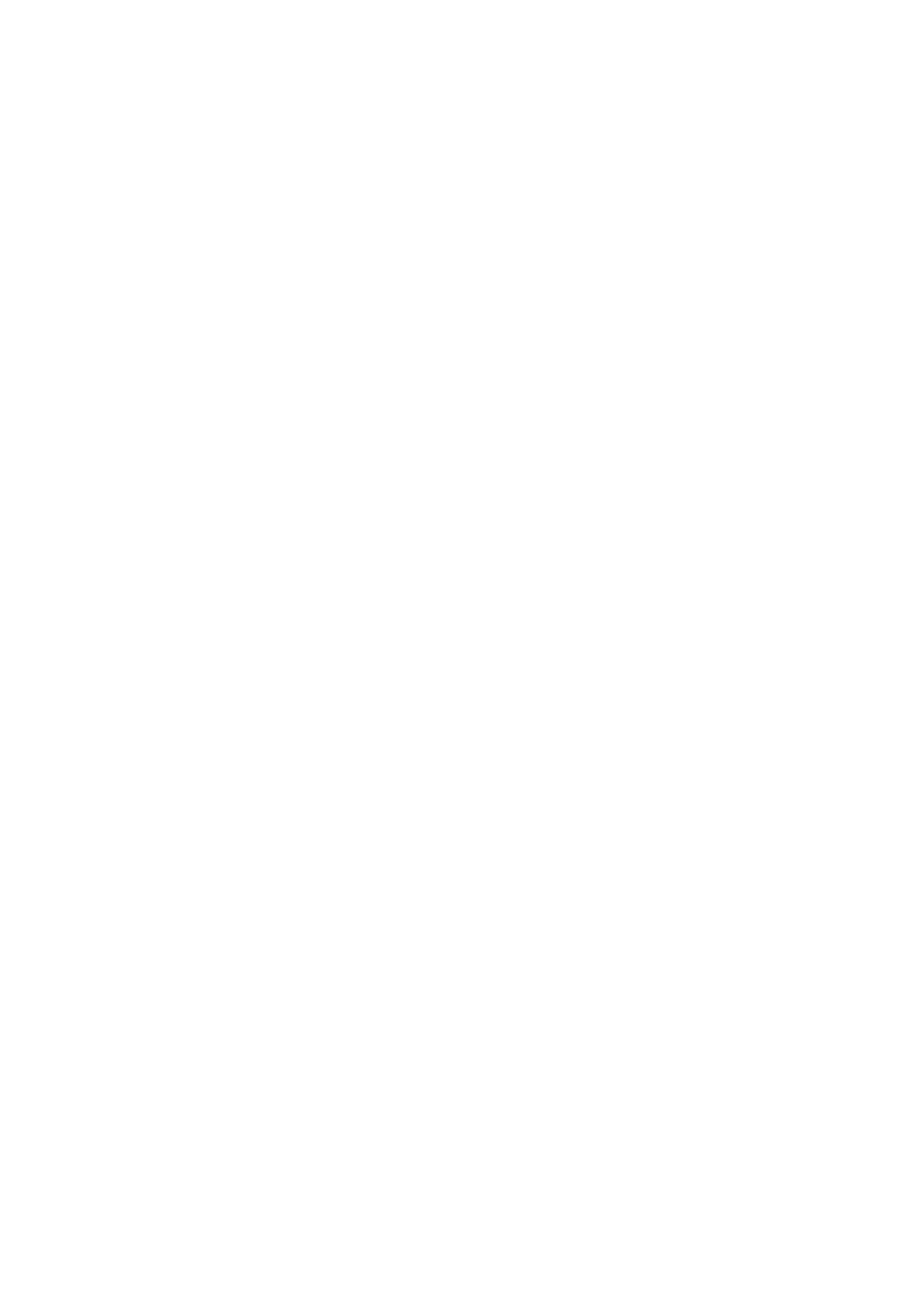

### **DRAFT ROAD WORKS AND EVENTS (JERSEY) LAW 2016 (APPOINTED DAY) (No. 2) ACT 201-**

#### **REPORT**

The Road Works and Events (Jersey) Law 2016 ("the Law"), sponsored by the Department for Infrastructure ("DfI") was adopted by the States on 20th January 2016, sanctioned by Order of Her Majesty in Council on 4th May 2016, and registered by the Royal Court on 13th May 2016. The Law has been published as [L.11/2016.](https://www.jerseylaw.je/laws/enacted/Pages/L-11-2016.aspx) The Law creates for the first time a comprehensive framework for the control and management of road works and road-based events on the Island's public roads.

The reasons for the implementation of the new Law are set out in detail in the report within [P.152/2015.](http://www.statesassembly.gov.je/assemblypropositions/2015/p.152-2015.pdf) The initial commencement Act (Road Works and Events (Jersey) Law 2016 (Appointed Day) Act 2016  $(R&0.121/2016)$  commenced provisions relating to the holding of events in or near roads on 1st January 2017. This second Act will commence remaining provisions on 1st January 2018, relating to the regulation of road works on public roads. Principally this means legal underpinning for the operation of the 'road work permit' regime currently operated by DfI and the Parishes (including the introduction of an administration fee), stronger measures to protect investment in the road network and reduce the negative impact of road works, stronger inspection and enforcement powers, the creation of a framework for common working standards and codes of practice.

An Appointed Day Act was required in order to allow sufficient time, before bringing the Law into force, for the preparation of secondary legislation, namely the Draft Road Works (Embargo Periods and Protected Roads) (Jersey) Regulations 201- (*see* P.86/2017) and the Draft Road Works and Events (Consequential Provisions) (Jersey) Regulations 201- (*see* P.87/2017). The Act is being brought to the States alongside this secondary legislation, which will commence on the same date as the remaining provisions of the Law.

#### **Collective Responsibility under Standing Order 21(3A)**

The Council of Ministers has a single policy position on this proposition, and as such, all Ministers, and the Assistant Ministers for Infrastructure, are bound by the principle of collective responsibility to support the proposition, as outlined in the Code of Conduct and Practice for Ministers and Assistant Ministers [\(R.11/2015](http://www.statesassembly.gov.je/AssemblyReports/2015/R.11-2015.pdf) refers).

#### **Financial and manpower implications**

There are no additional financial or manpower implications for the States arising from the adoption of this Draft Appointed Day Act.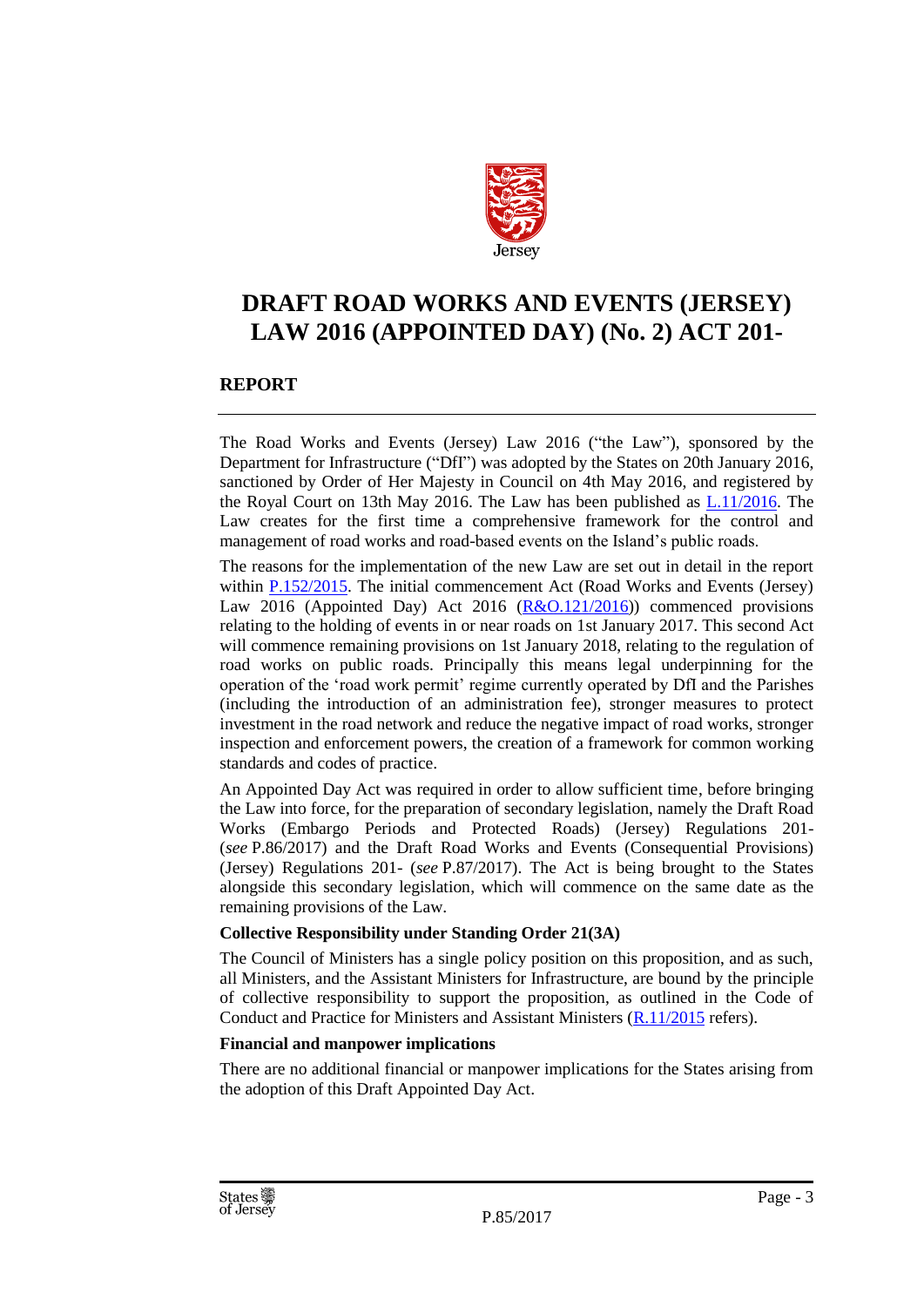#### **Explanatory Note**

This Act brings into force the remaining provisions of the Road Works and Events (Jersey) Law 2016 which were not brought into force on 1st January 2017. This Act brings into force on 1st January 2018 the provisions of the Road Works and Events (Jersey) Law 2016 relating to road works.

The provisions brought into force on 1st January 2017 by the Road Works and Events (Jersey) Law 2016 (Appointed Day) Act 2016 related to the holding of events in or near roads.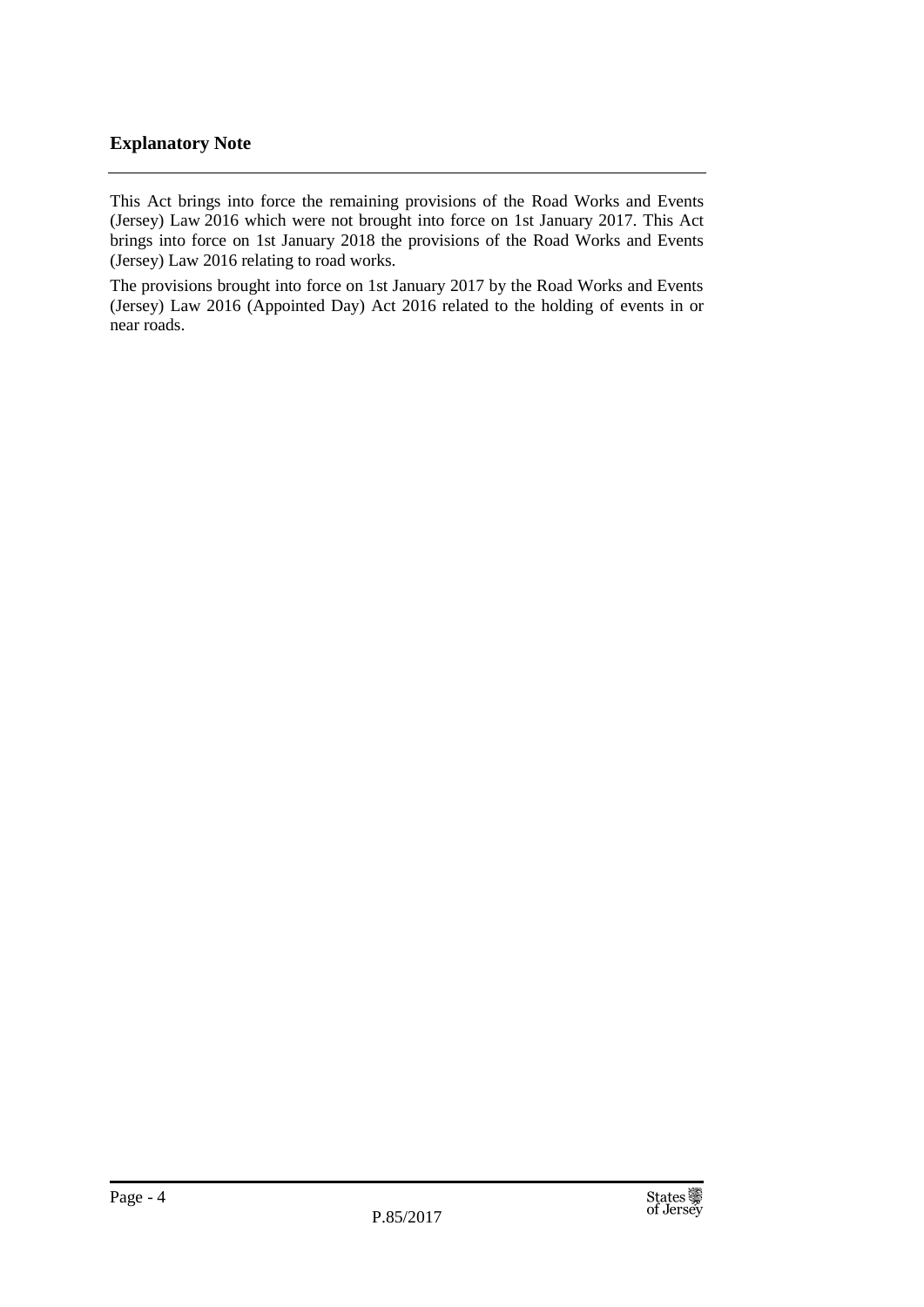

## **DRAFT ROAD WORKS AND EVENTS (JERSEY) LAW 2016 (APPOINTED DAY) (No. 2) ACT 201-**

*Made [date to be inserted] Coming into force [date to be inserted]*

**THE STATES**, in pursuance of Article 71 of the Road Works and Events (Jersey) Law  $2016^{\text{i}}$ , have made the following Act –

#### **1 Commencement of Law**

All the provisions of the Road Works and Events (Jersey) Law 2016<sup>2</sup> which were not in force on 1st January 2017 shall come into force on 1st January 2018.

#### **2 Citation**

This Act may be cited as the Road Works and Events (Jersey) Law 2016 (Appointed Day) (No. 2) Act 201-.